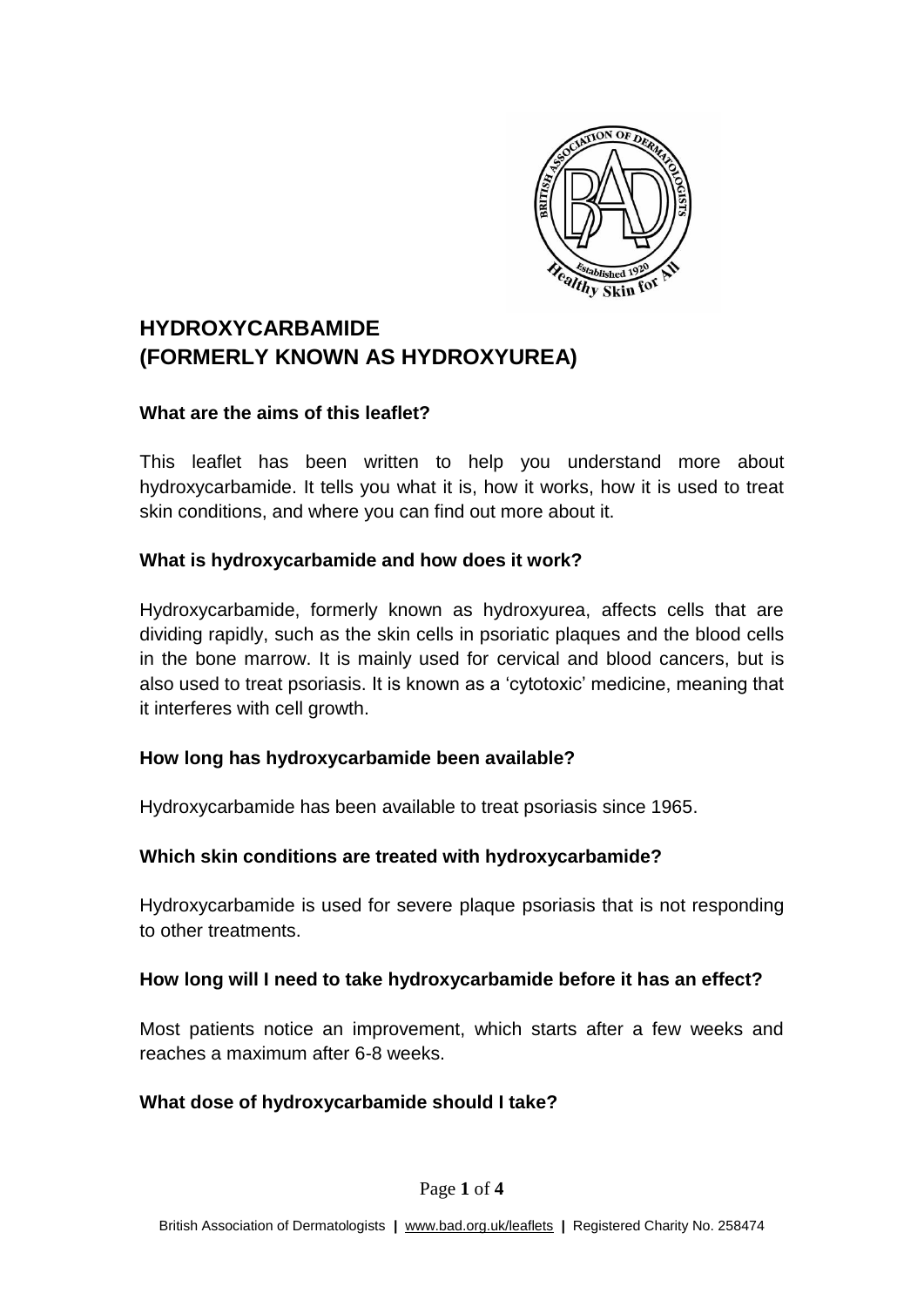Your doctor will advise you. It is available in 500 mg capsules and you may be asked to take 1 to 3 capsules daily.

### **How long will I need to take hydroxycarbamide?**

If it is found to be effective, hydroxycarbamide can be taken for months or years. The treatment must be monitored carefully by your GP or consultant.

### **What are the possible side effects of hydroxycarbamide?**

As hydroxycarbamide affects cell growth, it can affect the way that blood cells are made in the bone marrow. Hydroxycarbamide can therefore occasionally cause side effects such as:

- An increased risk of getting an infection due to a drop in white blood cells. White blood cells are part of the immune system which fight infections
- Feeling of breathlessness or tiredness due to a drop in red blood cells. Red blood cells carry oxygen around the body
- An increased risk of bleeding and bruising due to a drop in blood clotting cells
- Hair loss, but the hair will grow back when the treatment ends
- Loss of appetite, loose stools or hard stools
- Skin pigmentation (mild/yellow grey)
- Liver inflammation (rare)
- Kidney dysfunction (rare, and less likely if you drink plenty of water)
- Drug reaction (drug-related lupus) light sensitivity, muscle and joint pains
- Leg ulcer
- Gout
- There may be a small increase in the risk of skin cancer, so you should protect your skin from the sun during your treatment.

You must contact your doctor immediately in the following circumstances:

- An infection, a severe sore throat, fever or mouth ulcers (a low white blood cell count increases the risk of infection)
- Tiredness and breathlessness (a low red blood cell count anaemia can cause this)
- Unexplained bruising or bleeding (a low platelet count increases the risk of bleeding and bruising)
- If you are in contact with people with chickenpox or shingles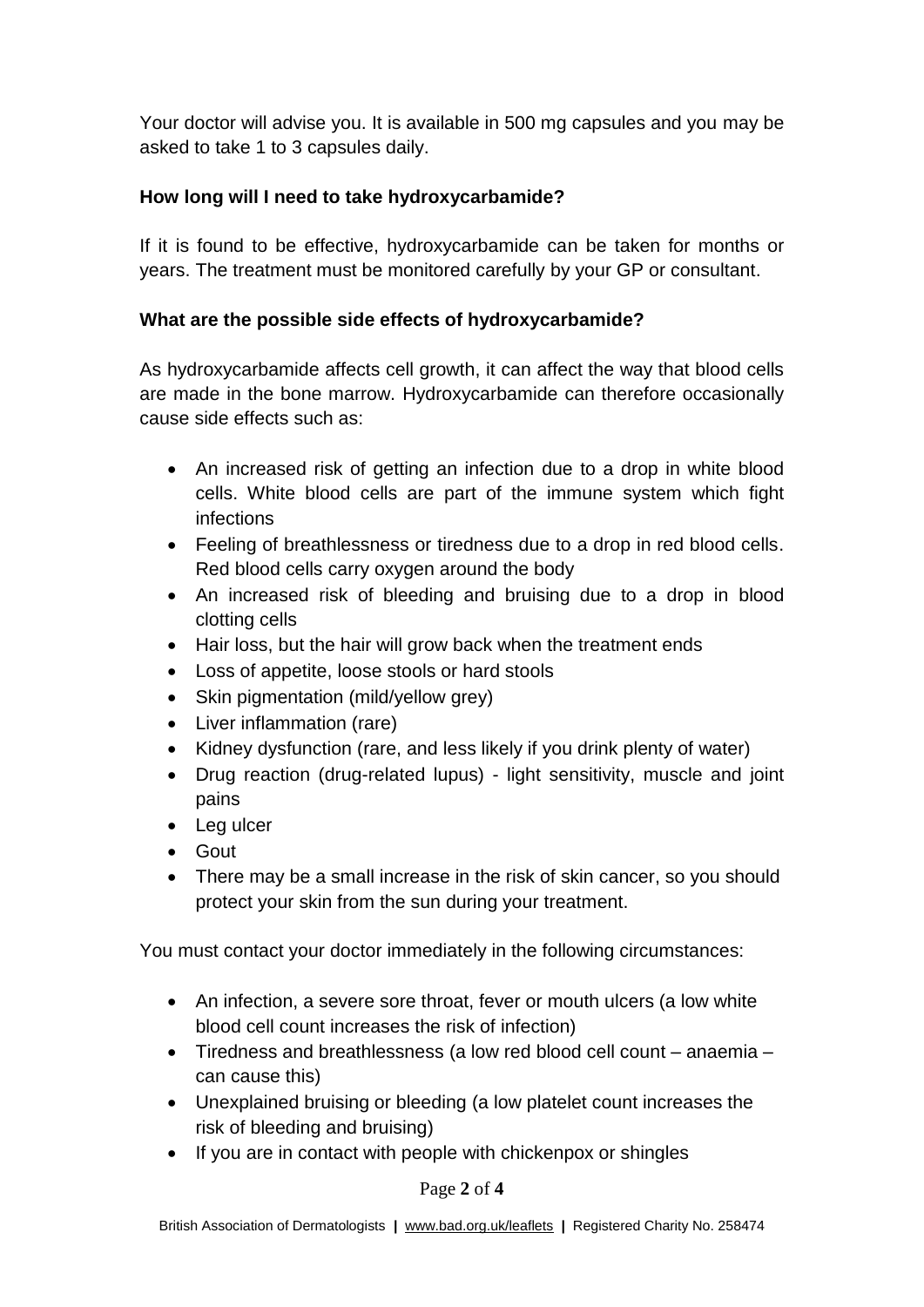## **How will I be monitored for the side effects of hydroxycarbamide treatment?**

Regular blood tests are required during the period that you are taking hydroxycarbamide. It is important that you have these tests. Usually you need weekly visits to the doctor or hospital until you are on the effective dose and then every 1-3 months thereafter. All patients taking hydroxycarbamide develop temporary macrocytosis (large red blood cells) which is identified on blood tests but not harmful in any way.

You must report any illness to your doctor straightaway.

# **The BAD Biologic Interventions Register (BADBIR)**

If you have been prescribed hydroxycarbamide for treatment of your psoriasis, you may be asked to take part in the national biologics register. This register is to compare the safety of different treatments for psoriasis and to see how well they work. It was set up to monitor some new treatments for psoriasis called biological treatments. The register will give doctors information on how best to use the treatments available for moderate to severe psoriasis. No information will be passed to the register without your informed consent.

## **Does hydroxycarbamide affect fertility or pregnancy?**

You must not become pregnant whilst on hydroxycarbamide, and for at least 2 months after stopping treatment. If you are thinking about starting a family talk to your doctor or consultant for alternative treatments. Do not handle the capsules if you are pregnant or breast feeding, or if you are a man hoping to father a child. Do not breastfeed if you are taking hydroxycarbamide.

### **Can I take other medicines at the same time as hydroxycarbamide?**

Always ask your doctor or pharmacist before taking any new medicine.

- Combining hydroxycarbamide with some medications such as methotrexate or cytarabine can result in suppression of the cells in the bone marrow and therefore requires close supervision.
- You should avoid immunisation injections with any of the live vaccines such as polio and rubella (German measles). Inform your doctor or nurse that you are taking hydroxycarbamide prior to any vaccinations.